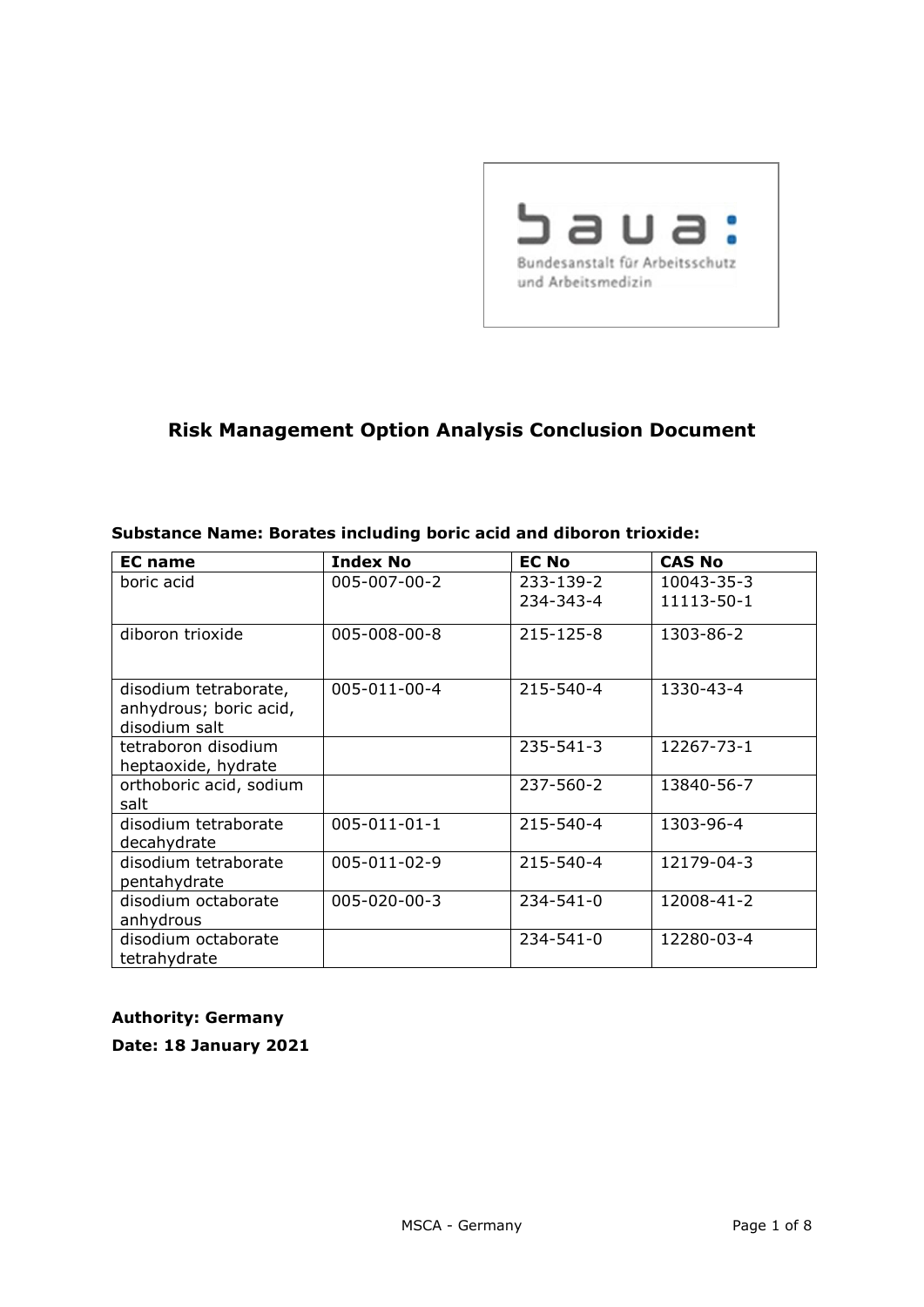#### **DISCLAIMER**

The author does not accept any liability with regard to the use that may be made of the information contained in this document. Usage of the information remains under the sole responsibility of the user. Statements made or information contained in the document are without prejudice to any further regulatory work that ECHA or the Member States may initiate at a later stage. Risk Management Option Analyses and their conclusions are compiled on the basis of available information and may change in light of newly available information or further assessment.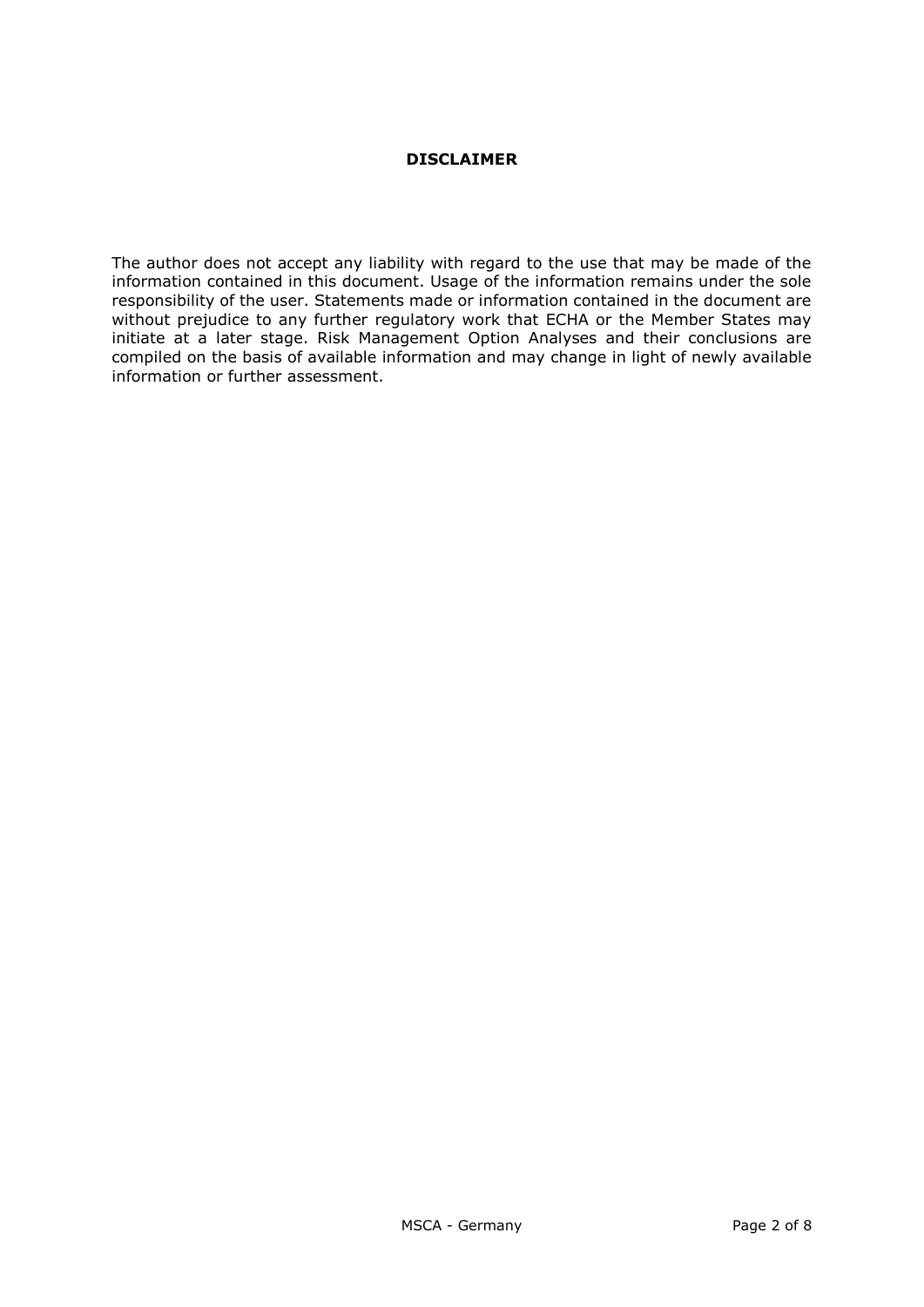# **Foreword**

-

The purpose of Risk Management Option analysis (RMOA) is to help authorities decide whether further regulatory risk management activities are required for a substance and to identify the most appropriate instrument to address a concern.

RMOA is a voluntary step, i.e., it is not part of the processes as defined in the legislation. For authorities, documenting the RMOA allows the sharing of information and promoting early discussion, which helps lead to a common understanding on the action pursued. A Member State or ECHA (at the request of the Commission) can carry out this case-by-case analysis in order to conclude whether a substance is a 'relevant substance of very high concern (SVHC)' in the sense of the SVHC Roadmap to  $2020<sup>1</sup>$ .

An RMOA can conclude that regulatory risk management at EU level is required for a substance (e.g. harmonised classification and labelling, Candidate List inclusion, restriction, other EU legislation) or that no regulatory action is required at EU level. Any subsequent regulatory processes under the REACH Regulation include consultation of interested parties and appropriate decision making involving Member State Competent Authorities and the European Commission as defined in REACH.

This Conclusion document provides the outcome of the RMOA carried out by the author authority. In this conclusion document, the authority considers how the available information collected on the substance can be used to conclude whether regulatory risk management activities are required for a substance and which is the most appropriate instrument to address a concern. With this Conclusion document the Commission, the competent authorities of the other Member States and stakeholders are informed of the considerations of the author authority. In case the author authority proposes in this conclusion document further regulatory risk management measures, this shall not be considered initiating those other measures or processes. Since this document only reflects the views of the author authority, it does not preclude Member States or the European Commission from considering or initiating regulatory risk management measures which they deem appropriate.

 $1$  For more information on the SVHC Roadmap: [http://echa.europa.eu/addressing](http://echa.europa.eu/addressing-chemicals-of-concern/substances-of-potential-concern/svhc-roadmap-to-2020-implementation)[chemicals-of-concern/substances-of-potential-concern/svhc-roadmap-to-2020](http://echa.europa.eu/addressing-chemicals-of-concern/substances-of-potential-concern/svhc-roadmap-to-2020-implementation) [implementation](http://echa.europa.eu/addressing-chemicals-of-concern/substances-of-potential-concern/svhc-roadmap-to-2020-implementation)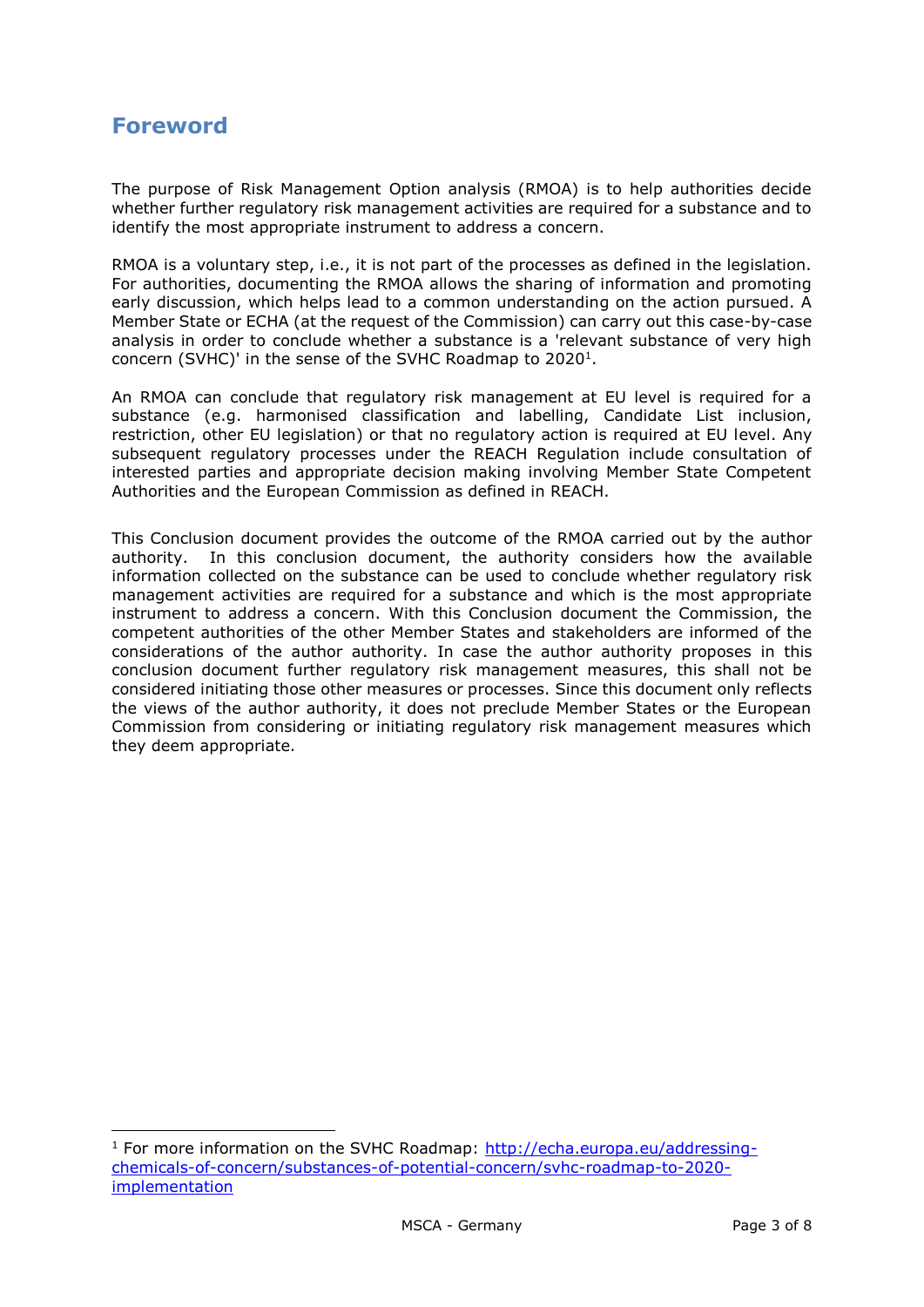# **1. OVERVIEW OF OTHER PROCESSES / EU LEGISLATION**

| <b>Substance</b>                                        | <b>RMOA</b>              | <b>REACH Processes</b> |                     |                                    |                   |              |                           | <b>Harmonised</b><br>C&L |
|---------------------------------------------------------|--------------------------|------------------------|---------------------|------------------------------------|-------------------|--------------|---------------------------|--------------------------|
|                                                         |                          | Evaluation             |                     |                                    | Authorisation     |              | Restriction               |                          |
|                                                         | other<br>than<br>present | Compliance<br>check    | Testing<br>proposal | CoRAP /<br>Substance<br>Evaluation | Candidate<br>List | Annex<br>XIV | Annex<br>XVII<br>Entry 30 | Annex VI<br>(CLP)        |
| Boric acid                                              |                          |                        |                     |                                    | $\pmb{\times}$    |              | X                         | $\pmb{\times}$           |
| Diboron<br>trioxide                                     |                          |                        |                     |                                    | $\pmb{\times}$    |              | X                         | $\pmb{\times}$           |
| Disodium<br>tetraborate,<br>anhydrous                   |                          |                        |                     |                                    | X                 |              | X                         | $\pmb{\times}$           |
| Tetraboron<br>disodium<br>heptaoxide,<br>hydrate        |                          |                        |                     |                                    | X                 |              | X                         | $\pmb{\times}$           |
| Orthoboric<br>acid, sodium<br>salt                      |                          |                        |                     |                                    |                   |              | X                         | $\pmb{\times}$           |
| Disodium<br>tetraborate<br>decahydrate                  |                          |                        |                     |                                    | X                 |              | X                         | X                        |
| Disodium<br>tetraborate<br>pentahydrate                 |                          |                        |                     |                                    | $\pmb{\times}$    |              | $\pmb{\times}$            | $\pmb{\times}$           |
| Disodium<br>octaborate<br>(anhydrous /<br>tetrahydrate) | $\mathsf{x}$             |                        |                     |                                    | X                 |              | X                         | $\pmb{\times}$           |

#### **Table 1: REACH and CLP processes for Borates covered in this RMOA.**

#### **Harmonised Classification and Restriction**

All borates covered in this RMOA have a harmonised classification as toxic to reproduction for both developmental and fertility effects, i.e. Repr. 1B (H360FD) according to Annex VI of Regulation (EC) No 1272/2008 (CLP).

Due to Repr. 1B classification, Entry 30 of Annex XVII to REACH applies to borates covered in this RMOA.

#### **Authorisation and Candidate List for authorisation**

With the exception of orthoboric acid, sodium salt all borates covered in the current RMOA were identified as SVHC and are listed on the Candidate list for authorisation. SE plans to submit an SVHC-dossier for orthoboric acid, sodium salt to ECHA. For the time being, none of the borates covered here are currently under authorisation (listed in Annex XIV).

The borates addressed in this RMOA are used in various preparations and articles intended for consumer use. Several of these uses are covered by sector-specific legislations listed below. For all consumer uses falling within the regime of these sector-specific legislations no additional in depth risk assessment has been carried out and would be outside the scope of this RMOA.

Sector-specific legislations for borates: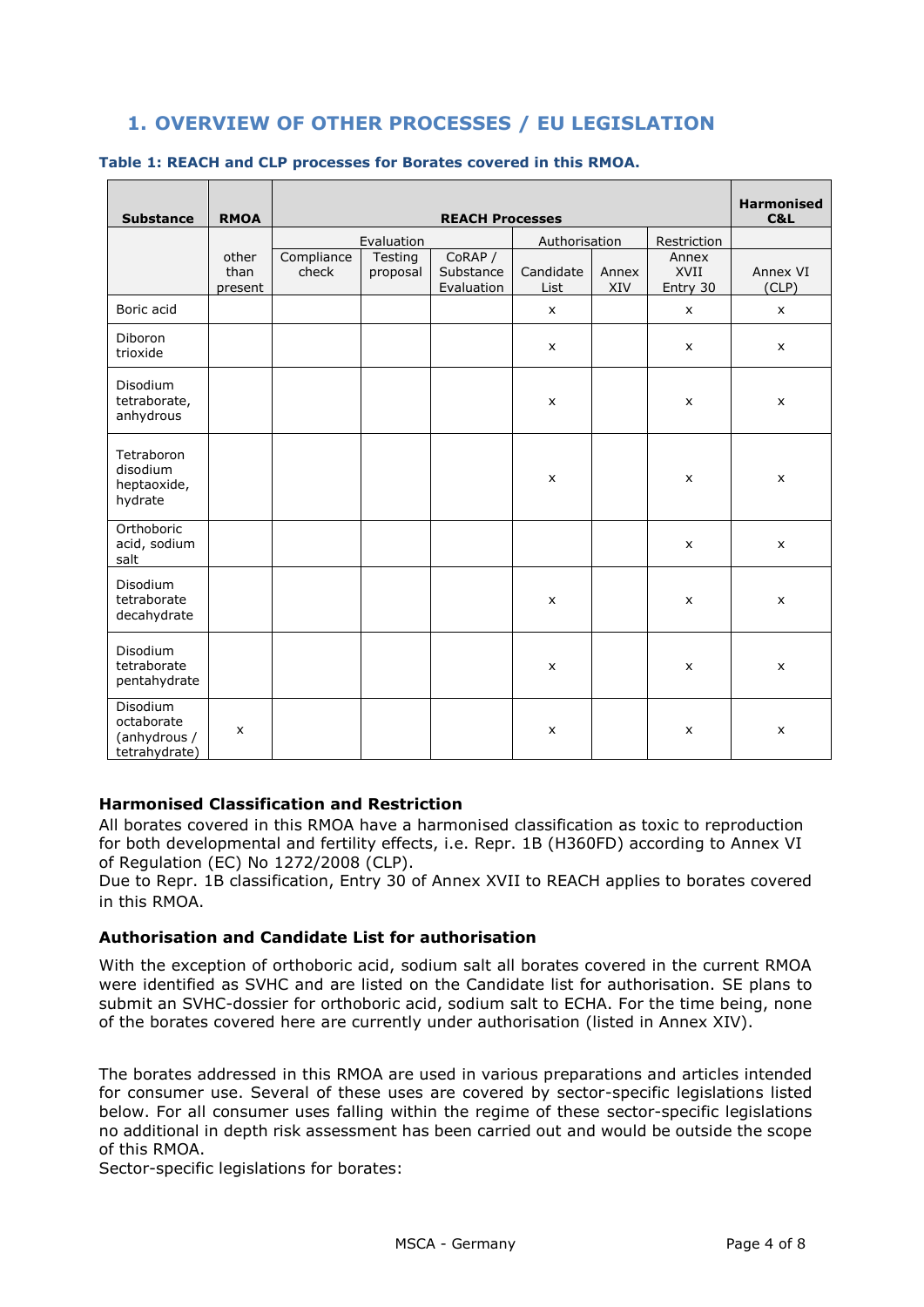- Biocidal products Regulation (EU) No 528/2012
- Cosmetic products- Regulation (EC) No 1223/2009
- Fertilisers Regulation (EU) No 2019/1009
- Food additives Regulation (EU) No 1129/2011
- Food Supplements Regulation (EC) No 1170/2009
- Food Contact Materials Regulation (EC) No 1935/2004 & (EU) No 10/2011
- Medical Devices Regulation (EU) 2017/745
- Medicinal Products Regulation (EC) No 726/2004
- Drinking water Council Directive 98/83/EC
- Toys Directive 2009/48/EC

### **2. CONCLUSION OF RMOA**

The initial concern leading to the RMOA related to borate compounds in consumer products was triggered by frequent RAPEX alerts concerning toy slimes with high boron migration rates and resulting possible health hazards. However, boric acid and borates are also widely used in other mixtures and articles intended for consumer use.

All borates covered in this RMOA are classified as toxic to reproduction for both, developmental and fertility effects, i.e. Repr. 1B (H360FD) according to Annex VI of Regulation (EC) No 1272/2008 (CLP). This RMOA evaluates potential health risks for consumers through exposure to boric acid and borates for toy slime or other consumer products and assesses whether additional regulatory measures are required.

In addition to toy slimes, the following uses with relevant and potentially high consumer exposure were identified: spot remover sprays, automotive fluids and micronutrient fertilisers. The exposure estimates elaborated within this RMOA are calculated based on products with a total concentration of 0.3% (w/w, in mixtures) for boric acid and borates, assuming that the envisaged revision to the GCL of  $\leq$  0.3% (w/w) for substances classified as Repr. 1B under CLP Regulation is already in place. This approach identified that none of the above mentioned consumer products will raise a concern yielding inacceptable risks. However, risks may arise for toy slime from non-compliant products and for DIY-slime.

Exposure calculations for toy slime (which is a mixture under REACH) revealed no expected exceedance of the DNEL when the toy slime is compliant with the Toy Safety Directive, even taking natural background of boron via food and drinking water into account. Nevertheless, an emanated risk from non-compliant toy slimes with high boron migration has been demonstrated. A restriction under REACH would not resolve the issue of non-compliance with the Toy Safety Directive and therefore is considered of no additional advantage. Thus, there is currently no indication for further regulatory measures, but continued and potentially enhanced monitoring seems crucial to maintain and guarantee product compliance and prevent health risks for children.

For DIY-slime, there is no adequate regulatory measure to control the risk as the use of self-prepared borax $2$  solutions or the use of consumer products with an originally different purpose of use (mixtures such as laundry detergents or contact lens fluids), since the

<sup>&</sup>lt;sup>2</sup> Regulatory process name: Borax (B<sub>4</sub>Na<sub>2</sub>O<sub>7</sub>\*10H<sub>2</sub>O)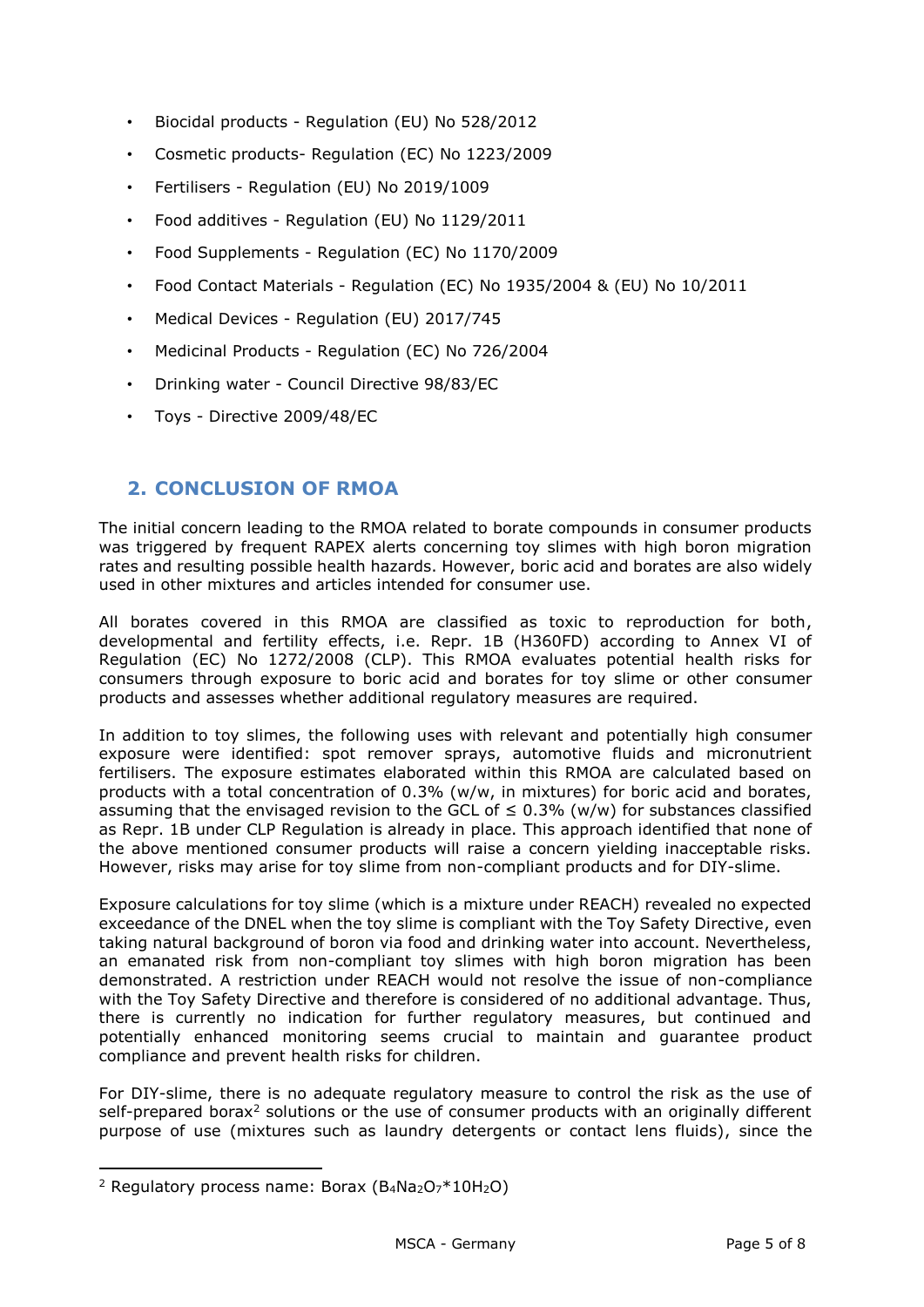production of DIY-slime constitutes a misuse. From a regulatory perspective, there is currently no adequate measure to control the identified risks of DIY-Slime. After the application of the GCL of 0.3% (w/w) under CLP Regulation for the total amount of boric acid and borates has entered into force and Entry 30 of REACH Annex XVII is updated accordingly, placing on the market or use of substances as such, as constituents of other substances or in mixtures at concentrations of more than 0.3% (w/w) for supply to the general public will be prohibited (with the exemption of medical devices such as contact lens fluids which, hence, need to be assessed under the Medical Device Regulation). In order to limit risks from substances or mixtures containing more than 0.3% boron compounds, monitoring activities may be needed. Moreover, an increased awareness of the general public about the potential risks of DIY-slime should be sought through better information.

In this regard, it is noteworthy that there are increasing cases reported of induced hand dermatitis, skin burns and even allergic contact dermatitis after contact with DIY-slimes (Aerts et al., 2018; ANSES, 2018a; Gittler et al., 2018). These effects are mainly related to other ingredients such as fragrances or preservatives and not the borates covered in this RMOA. However, this demonstrates once more the importance to inform consumers about the risks related to DIY slimes e.g. through press releases or notifications (as done by the French National Institute for Consumer Safety (ANSES, 2018a; ANSES, 2018b; ANSES, 2018c) or the Belgian Anti-poison Centre (Belgisch Antigifcentrum)).

**Overall, this RMOA concludes that no further regulatory actions for the substances in scope are required, if the anticipated revision of the concentration limits for boric acid and borates will be enforced. This action will already result in an enhanced protection of consumers through reduced exposure levels and the phase-out of products with high boron content. It should also impact DIY-slime preparations, since the supply of consumers with pure boric acid and borates as well as mixtures containing in total more than 0.3% (w/w) of the substances within the scope of this RMOA will be an infringement of the restriction in Annex XVII, Entry 30 of the REACH Regulation. In general, a continued and potentially enhanced monitoring is advised.** 

| <b>Conclusions</b>                                |  |  |
|---------------------------------------------------|--|--|
| Need for follow-up regulatory action at EU level: |  |  |
| Harmonised classification and labelling           |  |  |
| Identification as SVHC (authorisation)            |  |  |
| <b>Restriction under REACH</b>                    |  |  |
| Other EU-wide regulatory measures                 |  |  |
| Need for action other than EU regulatory action   |  |  |
| No action needed at this time                     |  |  |

\*SE has already published their intention to submit a SVHC dossier.

### **3. NEED FOR FOLLOW-UP REGULATORY ACTION AT EU LEVEL**

### **3.1 Harmonised classification and labelling**

The Danish EPA identified boric acid and borates as eye and respiratory irritants and concluded in their evaluation of the available studies that criteria for classification as Eye Irrit./Dam. as well as STOT SE3 (H335: May cause respiratory irritation) are fulfilled. However, generic classification limits for mixtures according to CLP (with >10%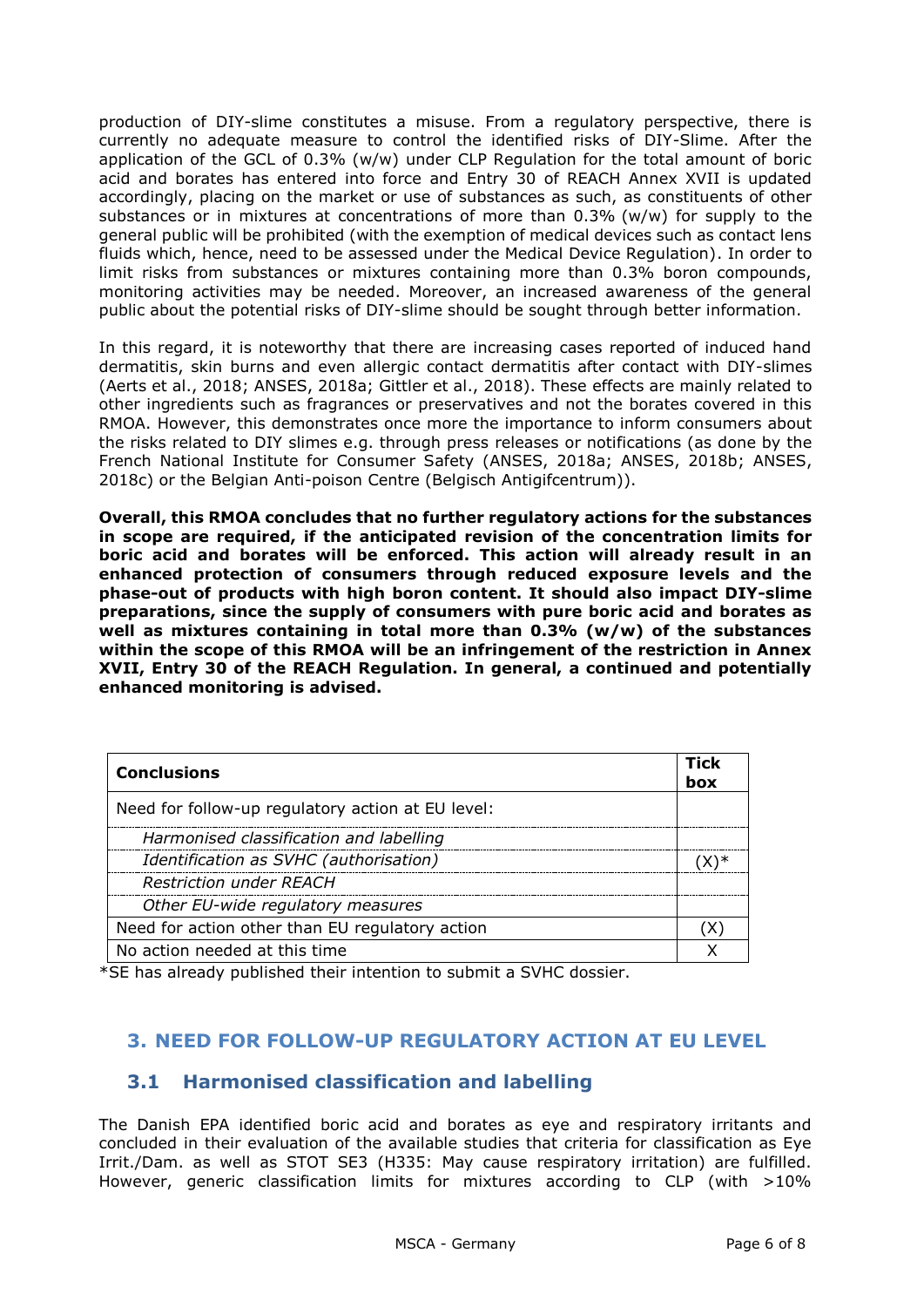(Eye Irrit. 2), >3% (Eye Dam. 1), and >20% (STOT SE3)) are far above generic concentration limits of >0.3% which apply due to Repr. 1B classification and REACH Annex XVII Entry 30 currently discussed as part of the draft 17th Amendment to the CLP Regulation. Thus, classification for eye/respiratory irritation may not result in a higher level of protection and is in the remit of the registrants.

It is therefore not proposed to prepare an additional CLH Dossier.

# **3.2 Identification as a substance of very high concern, SVHC (first step towards authorisation)**

All boron compounds covered in this RMOA with the exception of orthoboric acid, sodium salt are identified as SVHC due to the Repr. 1B classification and are included on the Candidate List for authorisation. So far, orthoboric acid, sodium salt is not registered under REACH. However, in principle, it could serve as substitute for any of the other borates covered in this RMOA and thus SVHC identification would be beneficial to prevent regrettable substitution.

SE CA plans to submit an SVHC-dossier for orthoboric acid, sodium salt to ECHA.

Moreover, borates without a harmonised classification as Repr. 1B but with potential to release boric acid/bioavailable boron in a similar manner as the borates covered in this RMOA could be seen as potential regrettable substitutes and should undergo a thorough hazard evaluation and, if indicated, classification before being used in consumer products.

It is therefore concluded, that no further action is needed.

### **3.3 Restriction under REACH**

*-*

In the RMOA it was identified that none of the above mentioned consumer products will raise a concern yielding inacceptable risks. However, risks may arise for toy slime from noncompliant products and for DIY-slime.

A restriction under REACH would not resolve the issue of non-compliance with the Toy Safety Directive and therefore is considered of no additional advantage.

# **3.4 Other Union-wide regulatory measures**

#### **4. NEED FOR ACTION OTHER THAN EU REGULATORY ACTION**

Related to toy slimes a continued and potentially enhanced monitoring seems crucial to maintain and guarantee product compliance and prevent health risks for children playing with toy slime.

In order to limit risks from substances or mixtures containing more than 0.3% (w/w) boron compounds, monitoring activities may be needed as well, after the generic concentration limits will apply.